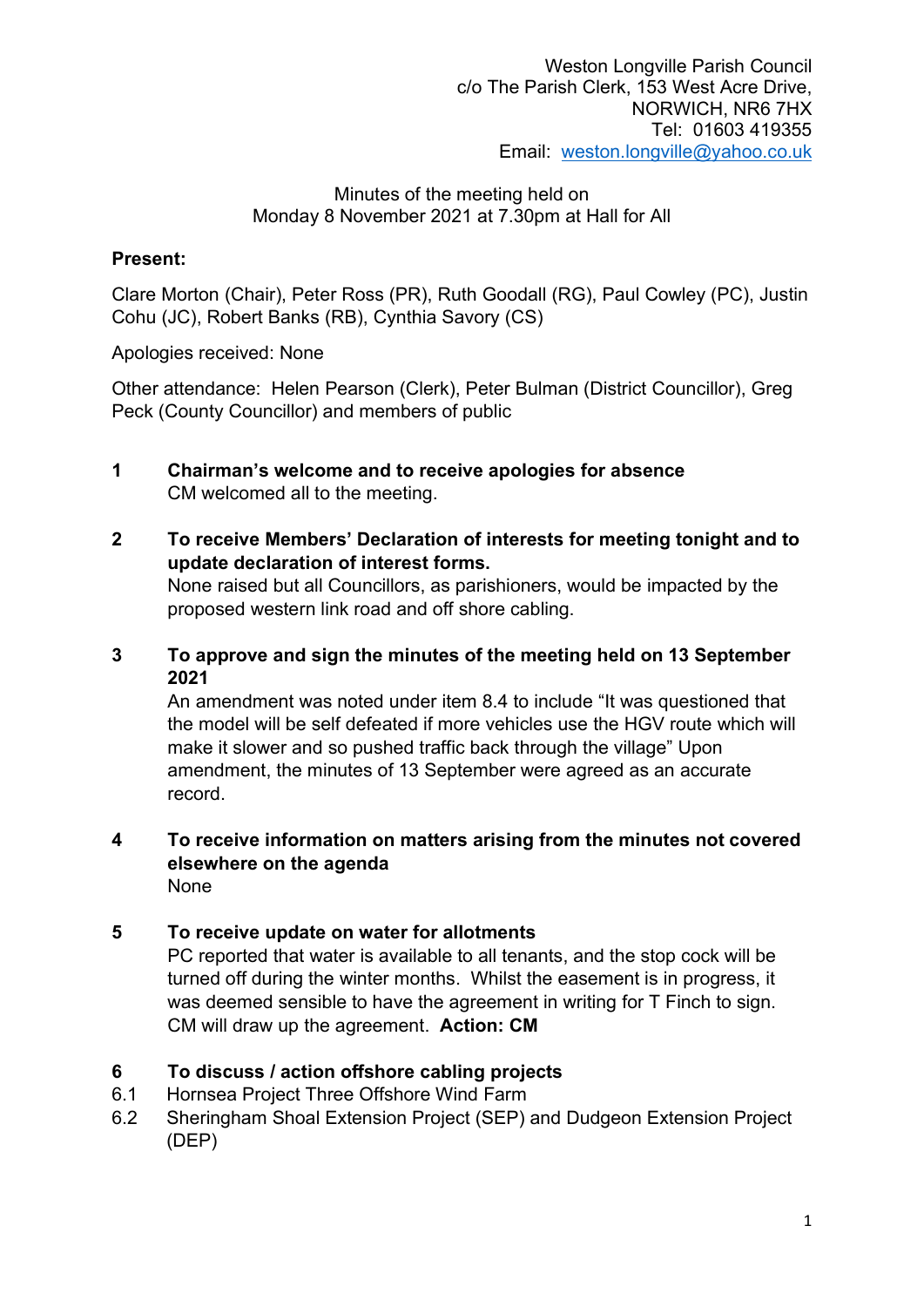PC had circulated an update prior to the meeting. He explained that all three cables projects in Norfolk are delayed due to legal challenges. Also, MPs from Norfolk, Suffolk and Essex are working together to respond to the ongoing Offshore Transmission Network Review to the Government, Ofgem and National Grid.

## 7 To discuss / action highway issues

- 7.1 To discuss the NNDR Western Link
- 7.2 To discuss the A47 Dualling/A47 junction modification
- 7.3 A47 Development Consent Order

CM reported that WLPC had a in person meeting with NCC and National Highway, where they explored the issue of what will happen if western link doesn't go ahead and A47 does. Discussion remains ongoing over traffic calming plans and the deadline to reach an agreement is summer 2023. NCC stated that a target of not more than a 10% increase in traffic through the village and on the side roads would be acceptable to them and that road closures would be their lowest priority.

RG reported that Planning Inspector made an unaccompanied site visit to the village including spending time in the carpark at Parson Woodforde to observe traffic conditions. The site visit was to gain an understanding of the village and the Proposed Development, and an understanding of the relation of the village with other parts of the highway network. The Planning Inspector may have further questions for the parish council to answer.

WLPC is keen to get involved in the process and have re-submitted its document covering topics such as side road strategy and traffic mitigation. This may present the parish council with the opportunity to view future documents and respond with comments.

7.4 Parish traffic and improvement plans

The council's speed gun, purchased in 2004, requires a new battery at £39 approximately. All agreed to purchase one battery. Action: CM

CM reported that two cut out policeman have been purchased to deter motorists from speeding through the village. NCC Highways has advised against placing it on highway land as it will be removed upon receipt of complaints. If it was placed on private land, NCC Highway will have no powers to remove it. Sadly, one was placed on highway land and has been removed.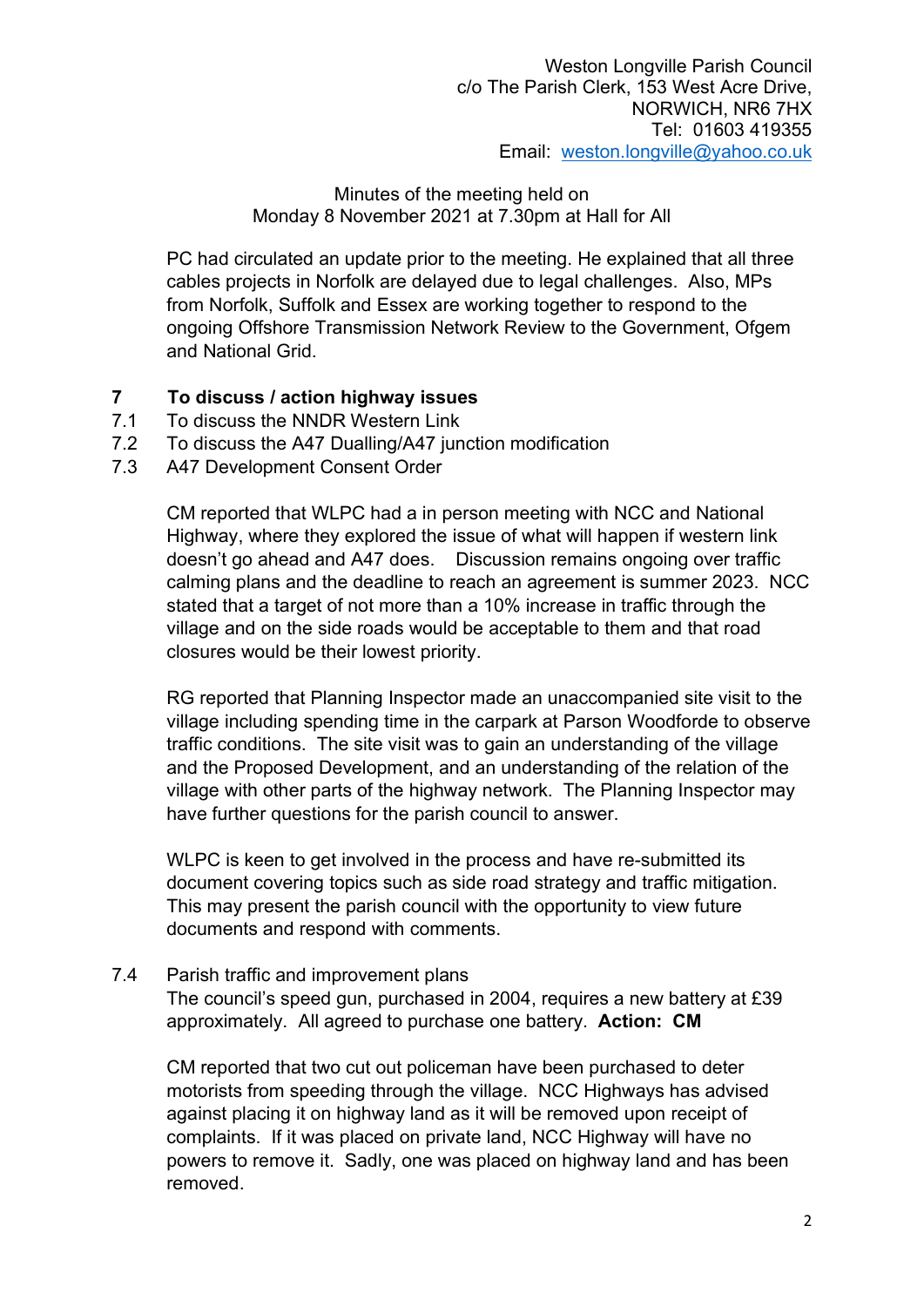CS reported that a parishioner had contacted her over concerns of an overhanging hedge which may affect drivers visibility by a known accident risk area. She reported that NCC has written to the resident requesting it to be cut back.

#### 8 To review allotments including annual rent

It was reported that all plots have been maintained except for one, and therefore in breach of contract. CM will write to the tenant asking them to confirm their intentions towards the plot. Action: CM It was noted that there is one parishioner on the waiting list.

At present, the rent is £5 a year for full plot (250m2). Following discussion, it was agreed for rent to be increased to £20 (full plots) for all tenants with effect from 1 April 2022. Rent will be proportioned for tenants with  $\frac{3}{4}$  and  $\frac{1}{4}$  plots.

It was noted that some plot tenants have sublet out parts of their plots. It was agreed that allotment holders should only be in contract with WLPC and this will apply to tenants who have been sub letted to. CM will issue new contracts to these tenants. Action: CM

It was agreed for BB to hold the allotment portfolio.

### 9 To discuss / action parish planting

The parish council are supportive in funding households, who meet the parish council's criteria, to plant trees and hedges on their properties. PC will draw up a proposal for the council to consider and sign off. Action: PC

It was agreed that bulb planting should be a collective initiative with sites chosen in advance.

All were in support of the idea of a community wood, potentially on the land at the end of the playing field. It was agreed for PR to approach Lady Prince Smith for her views. Action: PR It was noted that if the wood was developed, a plan to manage the trees would need to be considered including maintenance costs.

BB suggested that the land next to his property could be a potential area for trees to be planted. CM to approach landowner. Action CM

### 10 To receive an update on Three Parishes Plan actions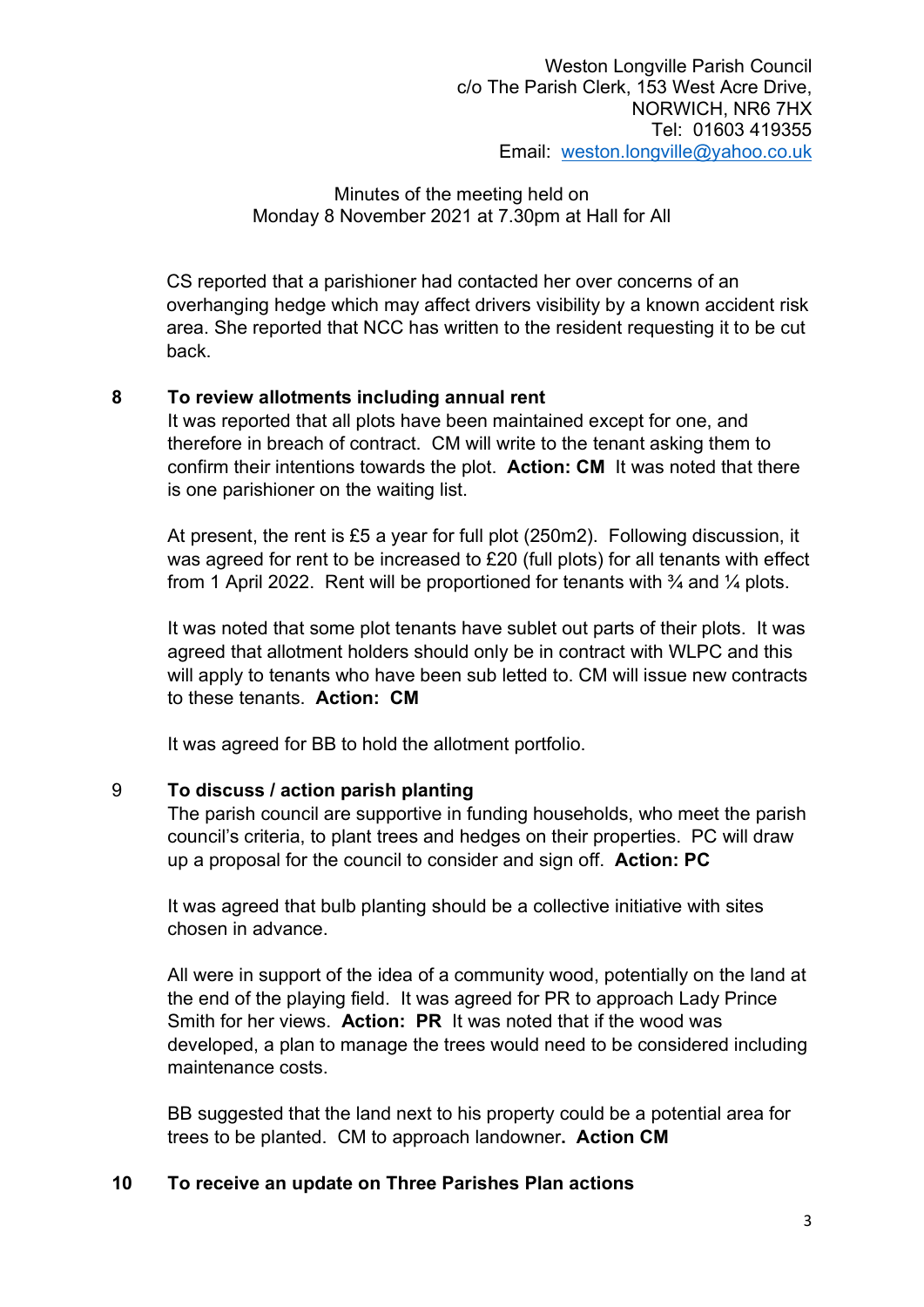CM reported that Norman Wenn and Pip Skips are supportive of the parish skip proposal but needs to check the composition of waste. JC reported that a new recycling centre has opened north of Norwich near Cromer Road, off the NDR. CM will publish this information in the Wensum Diary. Action: CM

### 11 To consider planning issues / applications

- 11.1 To consider the following planning applications None
- 11.2 To consider planning applications received since distribution of the agenda None
- 11.3 The following planning responses sent since last meeting were ratified;
- i) Dairy Farm PA 20211467 (Amendments take the form of 'Conversion of Detached Ancillary Residential Outbuilding into a One-Bedroom Single Storey Dwelling – Revised Proposal') – objection to the expansion of the footprint of the unit as this further develops an already closely packed site and the purpose of the planning approval condition number 4 was specifically to prevent the exacerbation of an already cluttered site
- ii) Glebe House PA 20211289 (re-consultation) no comment
- iii) Weston Covert PA 20211750 no objection but has conditions requests
- 11.4 To consider other planning matters CM said she has reported the latest fire damage at the Traveller Site to S Kenny at BDC.

### 12 To receive outstanding correspondence and agree action/response

- 12.1 To consider the following correspondence:
- i) To consider donation request received from Gt Witchingham Primary School (£434) for Break's Learning & Community Programme It was agreed that the parish will donate £217 from the Solar Fund if the school has obtained a place on the programme. CM will contact the school to find out its current position. Action: CM
- 12.2 Correspondence received since distribution of agenda CM reported that Norfolk PTS can offer whole council training on GDPR, criteria of planning, pre-determination and interests in small communities. It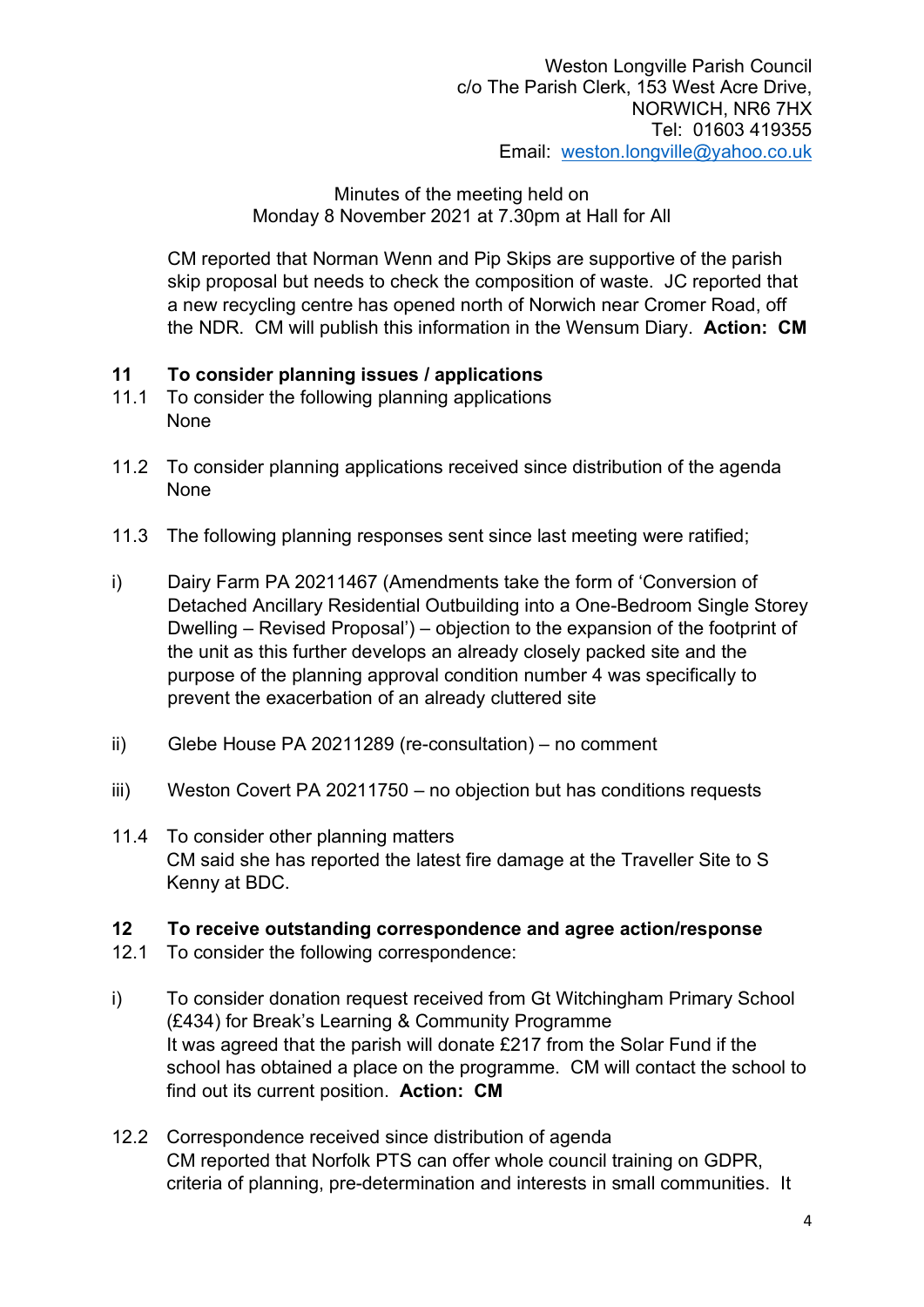will be held in Hall for All. All agreed to take part in the training and CM will confirm training date with Norfolk PTS. Action: CM

JC gave his apologies as he had to leave the meeting early due to work commitments.

## 13 To review financial matters

- 13.1 To accounts to date for 2021/22 were received.
- 13.2 The following payment were agreed:
	- i) Clerk's salary and expenses (Oct-Dec) £651.58
	- ii) CPRE annual membership renewal £36
	- iii) Allotment water supply gravel (C Morton) £325.02 (CIL)
	- iv) Lady Prince Smith rent for playing field £50
	- v) Remembrance Sunday wreath (P Ross) £20
	- vi) Norfolk PTS new councillor training £50
	- vii) Cheque transfer from General account to Solar account to reimburse water allotment costs paid from Solar account - £1293.93 (CIL)
	- viii) Parish traffic management cut out policeman (C Morton) £170.34 (CIL)
	- ix) Norse (grounds maintenance) £596.96
	- x) Covid 19 Financial Assistance Fund (Solar Fund) TBC
- 13.3 The following income was noted:
	- i) Precept (second instalment 2021/22) £3053.50
	- ii) CIL (Dairy Farm Barns) £1510.55

#### 13.4 To consider draft budget for 2022/23

The draft budget was considered and whilst the budget was drafted with 10% precept increase, it was agreed sensible to increase the precept by 20% so that precept income can closely match projected expenditure.

13.5 To set the parish precept for 2022/23

Further to item 13.4, it was agreed that the precept would increase by 20% per property. The exact amount of the precept would be confirmed by email once Broadland District Council had confirmed the tax base. The increase would be approximately £8.54 per Band D property per year. It was acknowledged that the council have had minimal precept increases in previous years as it ran down its reserves.

14 To receive any other business (for information only)